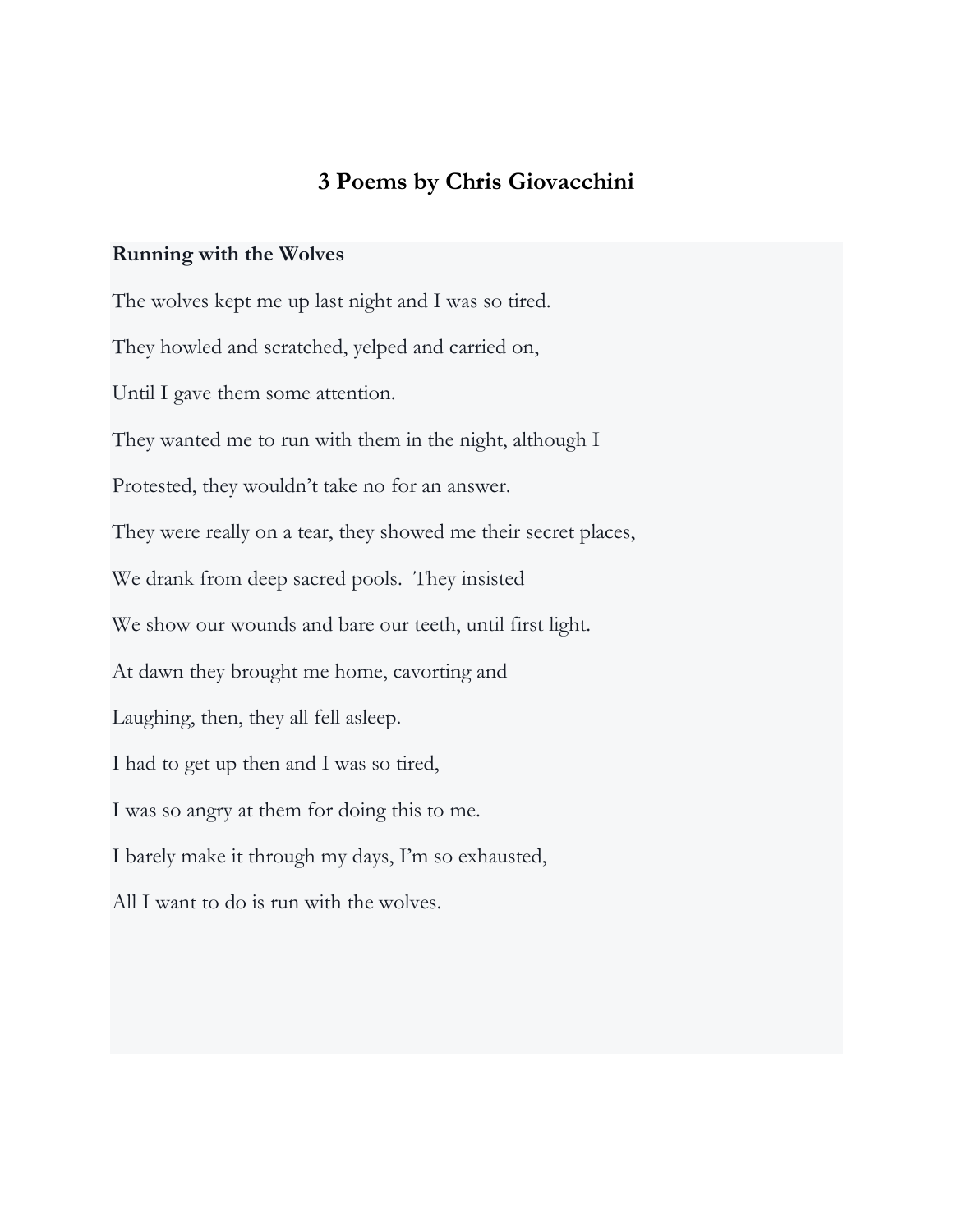## **Inhuman**

I am not a good Homo sapiens I completely missed my calling I feel like I have returned from a long trip Fearful of returning to the mundane I wake up with this feeling, wishing the dream Limbo of sleep could only last Not another ordinary day Not another sortie into the soulless world of sleepwalkers Who move from weekend to weekend, sale to sale I pray for the wings of a bird, the liberty of the cat The camaraderie of the wolf The meanderings of the whale, the night life of the coyote I have not succeeded in numbing out and dummying up I retreat to the isolation of my own mind, and company Pulling back from sedimentary social layers of existence If I were a simple predator or prey It would be so much easier To make it, through the day to day